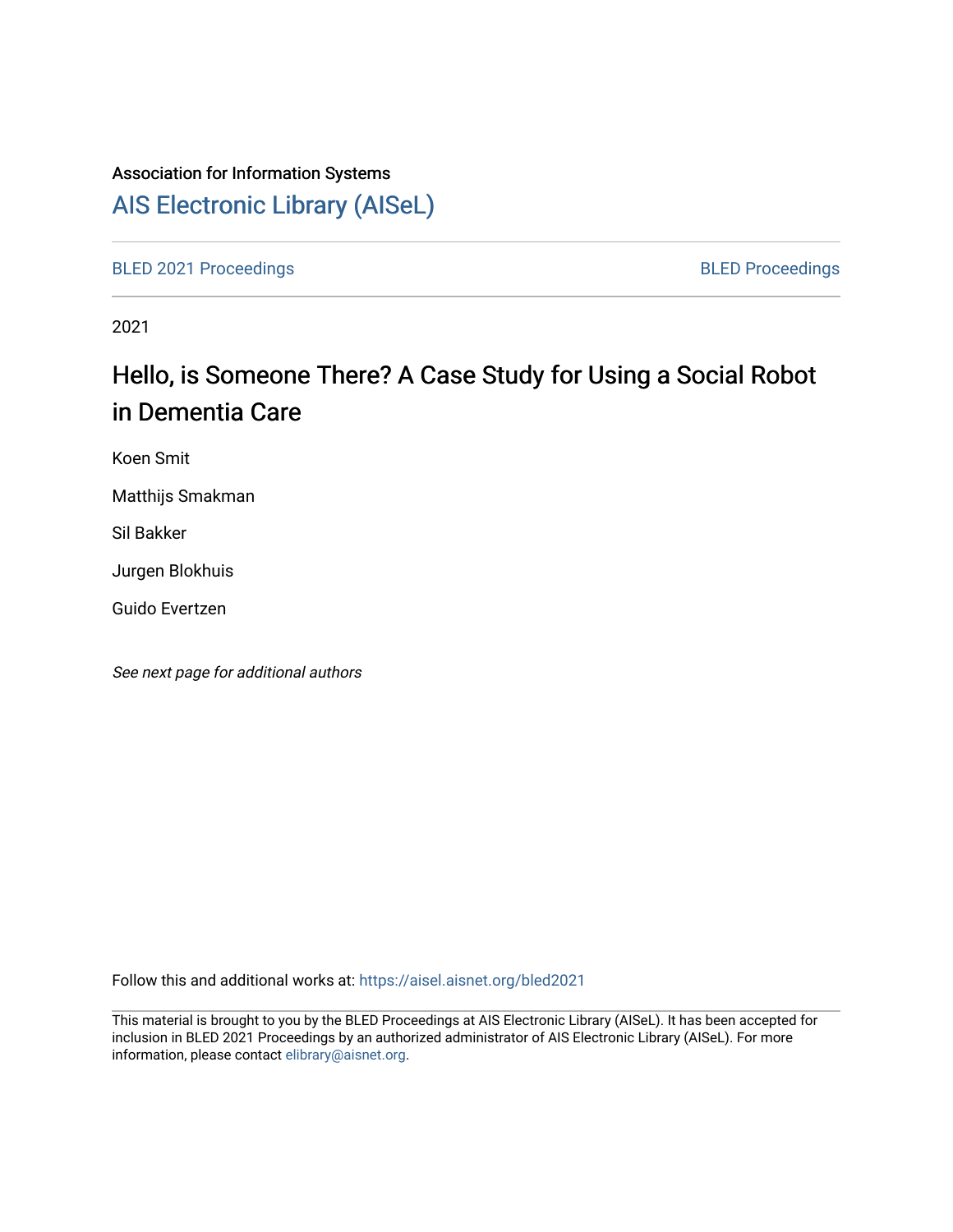# Authors

Koen Smit, Matthijs Smakman, Sil Bakker, Jurgen Blokhuis, Guido Evertzen, and Lars Polman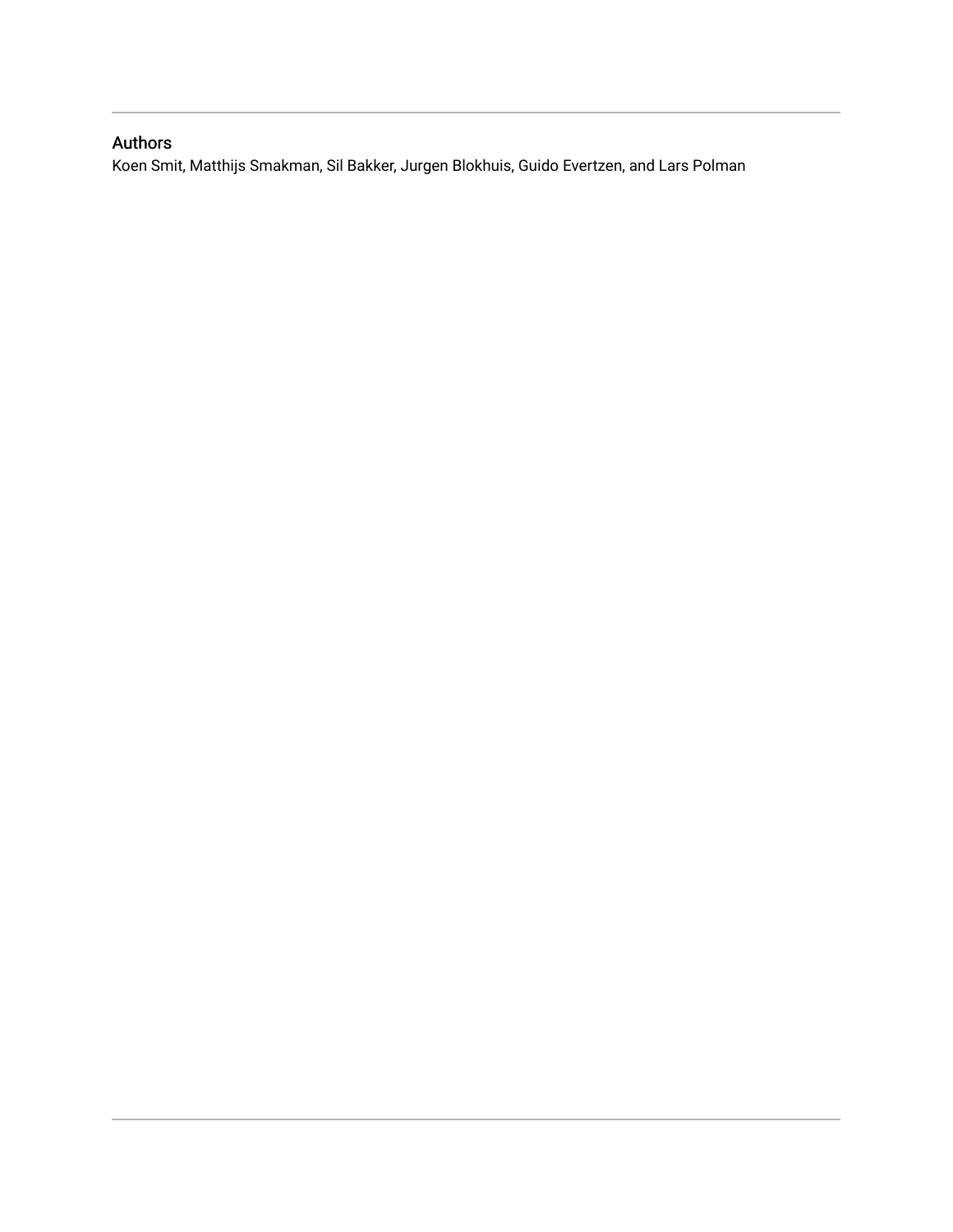# **HELLO, IS SOMEONE THERE? A CASE STUDY FOR USING A SOCIAL ROBOT IN DEMENTIA CARE**

# KOEN SMIT,<sup>1</sup> MATTHIJS SMAKMAN,<sup>1</sup> SIL BAKKER,<sup>2</sup> JURGEN BLOKHUIS,<sup>2</sup> GUIDO EVERTZEN<sup>2</sup> &

LARS POLMAN<sup>2</sup>

<sup>1</sup>HU University of Applied Sciences Utrecht, Digital Ethics, the Netherlands; e-mail: koen.smit@hu.nl, matthijs.smakman@hu.nl <sup>2</sup>HU University of Applied Sciences Utrecht, the Netherlands; e-mail: sil.bakker@student.hu.nl, jurgen.blokhuis@student.hu.nl, guido.evertzen@student.hu.nl, lars.polman@student.hu.nl

**Abstract** Social Robotics is becoming more relevant for the healthcare sector as an increasing amount of research and development is invested by researchers and practice. One research area where additional research would help the acceptation and adoption of social robots is intramural care where people with dementia live. The current body of knowledge on this topic can be described as nascent. In this study, we add to the body of knowledge regarding the design and enactment of social robots like the one used in this study, the Tessa robot, with the goal to improve acceptation and adoption of social robots in dementia care. To do so, we conducted a case study at a healthcare organization, featuring semi-structured interviews, observations and talking mats. During this case study, an experiment was carried out in which a Tessa robot was used in intramural care with three clients suffering from dementia. The most important finding of this study is that for the robot to be accepted and effective it must be implemented properly in the existing healthcare processes, otherwise it might serve as a companion, but will not relieve the workload of healthcare workers.

**Keywords:**

social robot, dementia, case study, intramural care, tessa



DOI https://doi.org/10.18690/978-961-286-485-9.38 ISBN 978-961-286-485-9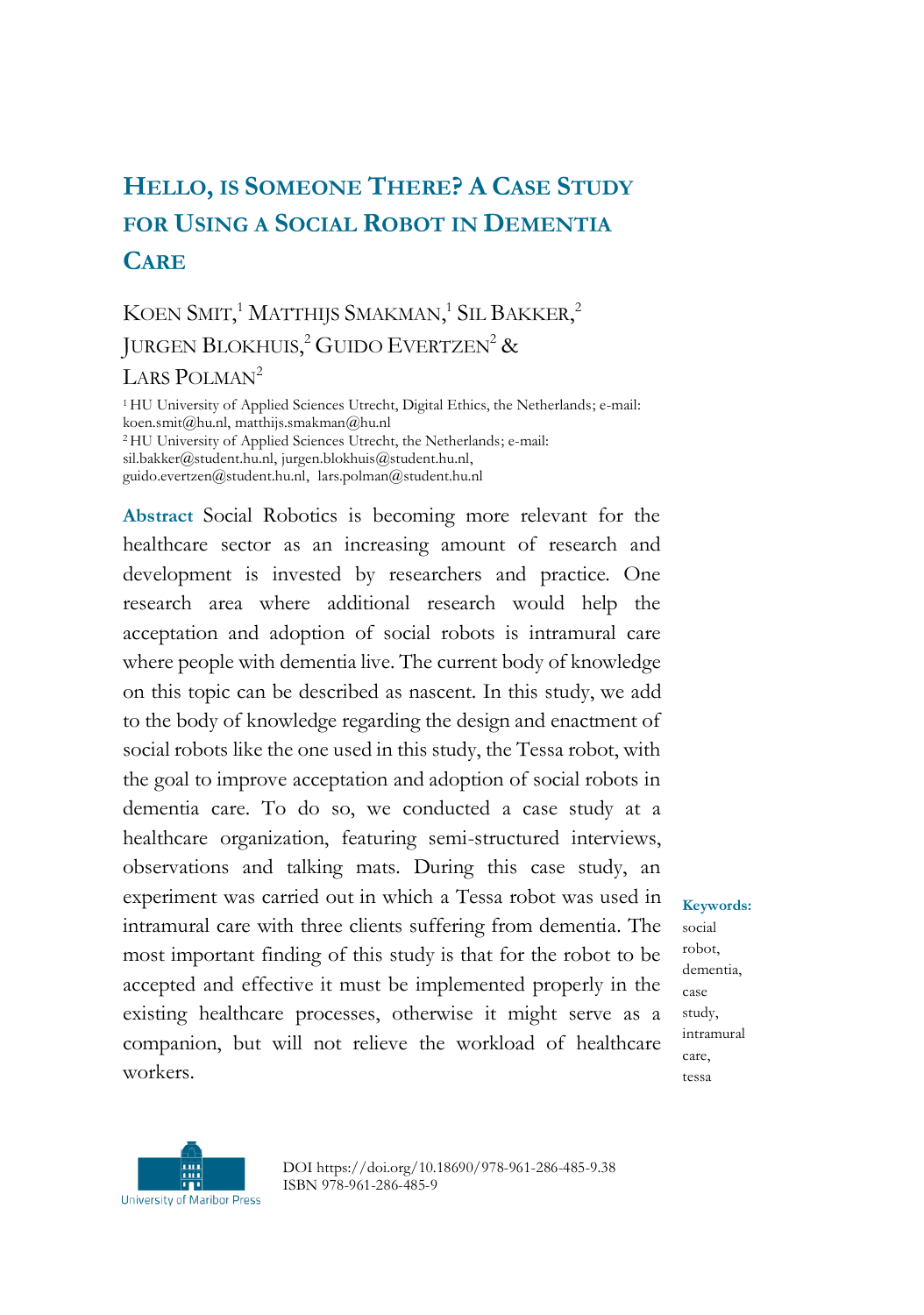#### **1 Introduction**

The overall life expectancy in the world is increasing steadily for the last decades (Roser, Ortiz-Ospina, & Ritchie, 2019). For example, since the 1950s, average life expectancy in The Netherlands has increased by 10 years from 71 to 81 years (van der Aalst, 2019), which is similar to other western countries. An aging population introduces new social challenges related to physical and mental issues, one of these issues is dementia. The estimated number of people with dementia worldwide is  $\sim$ 46.8 million people. Every 3.2 seconds someone is diagnosed with dementia (Bouwhuis, 2016). It is estimated that this number will double every 20 years and by 2030 there will be  $\sim$  75 million people living with dementia worldwide (Domínguez-Rué & Nierling, 2016). At the time of writing this paper there is no medicine available that completely supresses or eliminates dementia symptoms nor does a cure exist. However, there are forms of treatments that can partially suppress the symptoms and thus improve the quality of life of a client. An example of this is Animal Assisted Therapy (AAT), in which animals are used in therapy sessions (Downes, Dean, & Bath‐Hextall, 2013).

Research indicates that, in some countries, there are not enough health-care workers (HW's) available. Which, in turn, could result in a decline in the quality of care for people with dementia (Domínguez-Rué & Nierling, 2016). Due to the shortage, a majority of HW's ( $\sim 60\%$ ), has to work extra shifts, often with fewer people (van der Aalst, 2019). The number of on-call workers is also increasing due to these shortages. More than two thirds of the on-call workers indicate that the workload has increased in the past year. This puts the quality of care under pressure, and it affects the mental and physical well-being of HW's. Already 71% of HW's indicate experiencing more stress (van der Aalst, 2019).

Social robots could support HW's and potentially aid people with dementia. In this paper, the definition of a social robot is used: "*a physically embodied robot that communicates autonomously with humans and other autonomous physical robots in a way that is conducive to its own goals and those of its environment*" (Duffy, 2003). In the situation of an aging population and shortages in health care workforce, social robots can attribute to the well-being of the aging population suffering from dementia (from here on referred to as: clients) by supporting and taking over certain tasks from HW's. Social robots can be used, for example, for monitoring clients and for the use of therapy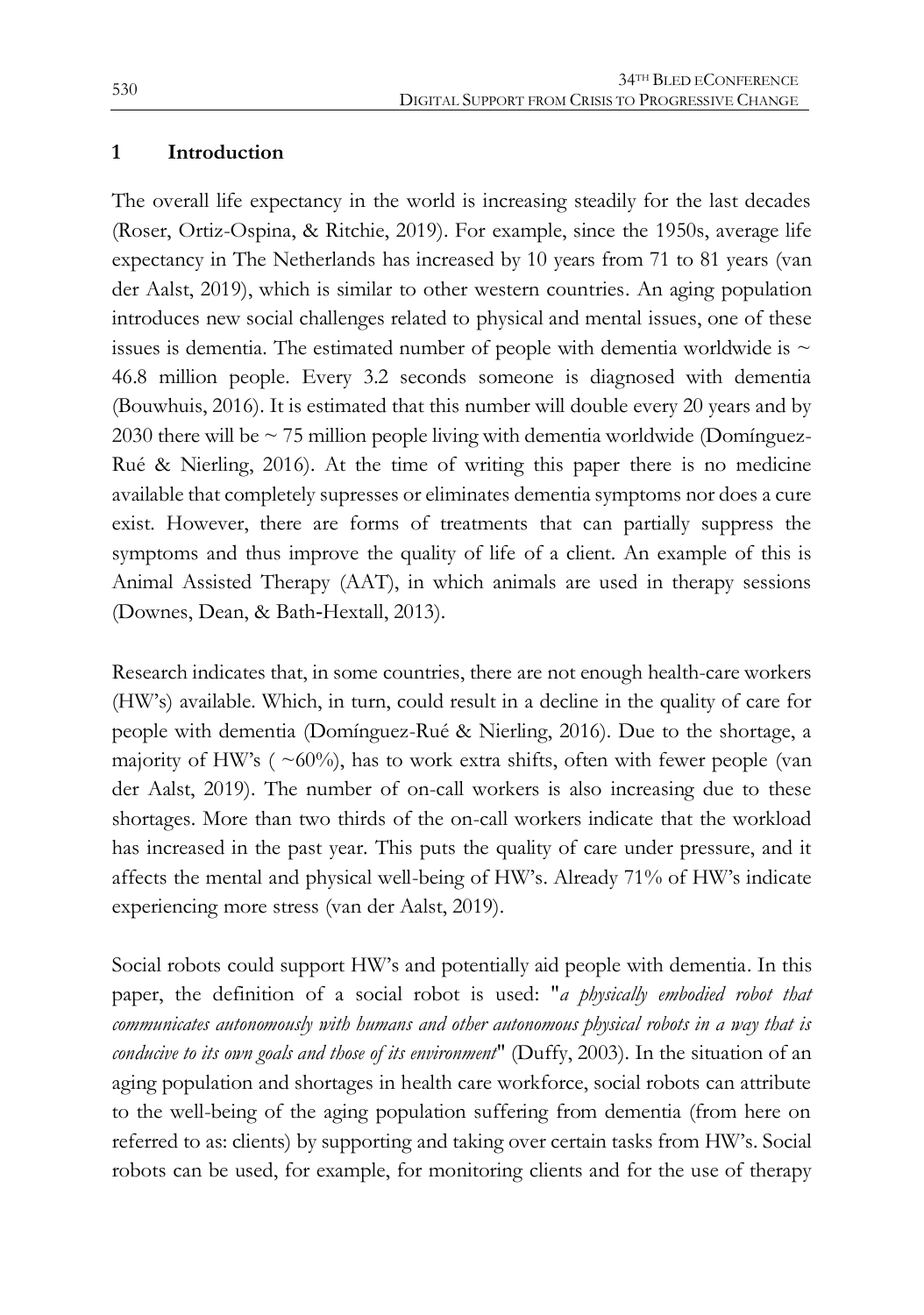(Valentí Soler et al., 2015a). The sensors of social robots can respond to changes in the environment (movements, sound), allowing them to interact with clients. Potential advantages that complement HW's are, for example, that robots can work longer and take up less space and need less care (Valentí Soler et al., 2015a).

The Dutch government made funds available to improve the quality of care in nursing homes, with funds rising to a structural amount of  $\epsilon$  2.1 billion per year in 2021 (van der Aalst, 2019). Part of this budget is spent on home automation, which includes social robots. This financial stimulus led to multiple nursing homes in the Netherlands that started experimenting with social robots in their healthcare processes. One of these social robots is called Tessa, a flowerpot like robot (Robotzorg, 2021). The Tessa robot is a social robot that talks and is designed to support the daily structure of people with a cognitive disability and to provide suggestions for certain activities to them (Robotzorg, 2021).

In the light of the aforementioned social challenges, Tessa could assist and take over care tasks from HW's, thereby reducing current high workload's, and improving the quality of care. Although social robots hold great potential, there are still challenges regarding the acceptance and effectiveness of social robots in dementia care. Therefore, this exploratory study aims to answer the following research question: '*How can the acceptance and effectiveness of the Tessa robot for both HW's and clients with dementia be improved?*'

This paper is structured as follows. In the next section the background and related work are discussed. Then, in section three, the utilized research methods are detailed. In section four, the data analysis is explained. This is followed by the results in section five. The paper is concluded by presenting the discussion in section six, which is followed by the conclusions in section seven. Finally, future directions for future research are presented in section eight.

# **2 Background and Related Work**

In this section, we further ground the potential of social robots in the context of HW's that care for elderly people with dementia. Acceptance and involvement of stakeholders is one of the key aspects when responsibly designing and implanting technology (Friedman, Kahn, Borning, & Huldtgren, 2013). Earlier research has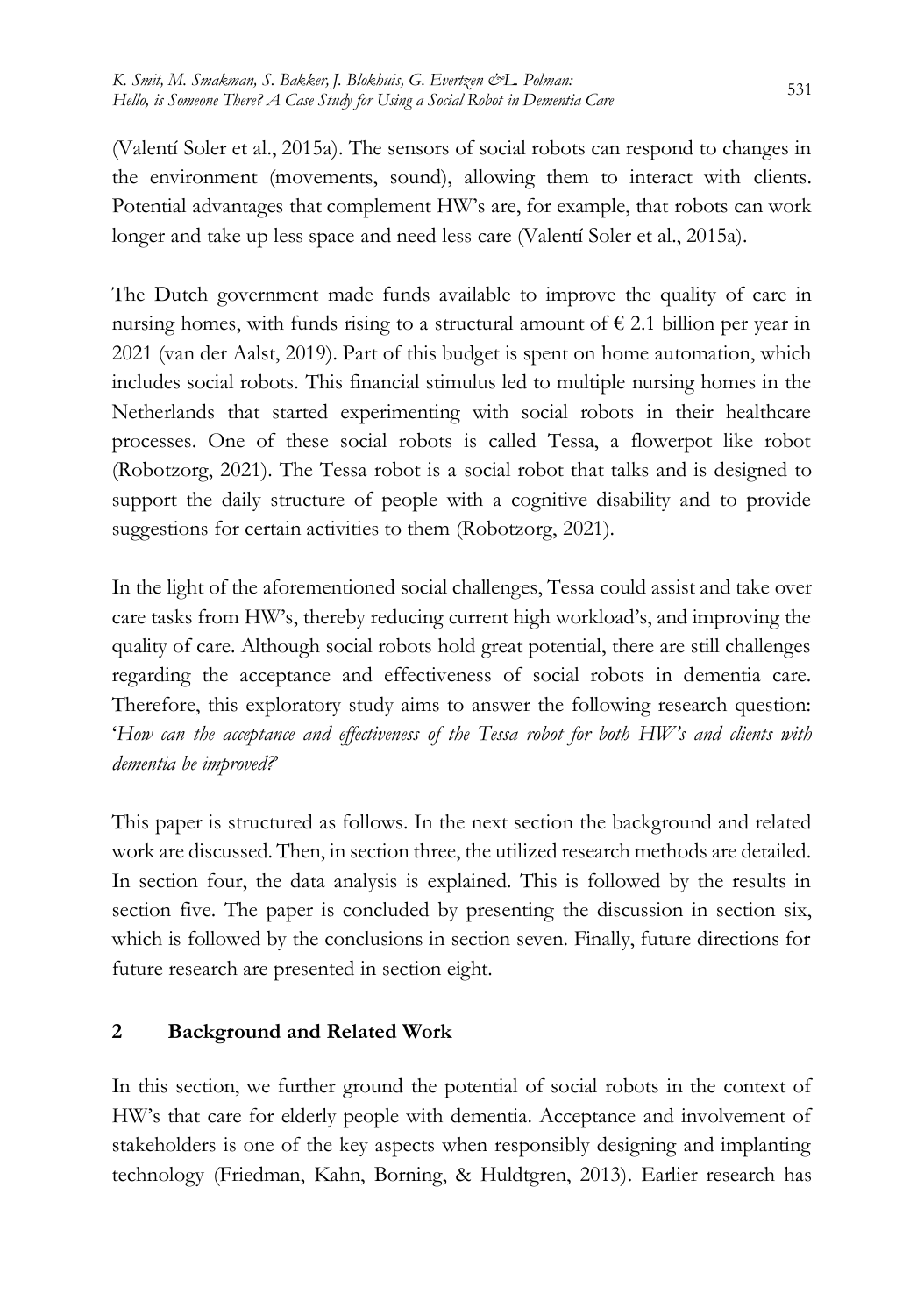shown that usefulness, adaptability, enjoyment, sociability, companionship, and perceived behavioural control are important variables in social robotic acceptance (de Graaf & Ben Allouch, 2013). Furthermore, to determine whether and how social robots actually meets real-world needs, it is important to study these robots in ecologically valid settings (de Graaf, Somaya, & van Dijk, 2016). In general, people have positive attitudes towards social robots and are willing to interact with them, according to a large, standardized study with a combined sample of over 13,000 participants (Naneva, Sarda Gou, Webb, & Prescott, 2020). Research in elderly care reveals that the attitudes of elderly towards social robots are more often positive than negative (Savela, Turja, & Oksanen, 2018), the same holds for people with dementia (Whelan et al., 2018). These findings are promising for our study as we aim to experiment with social robots in the natural environment, whereby the perspective of stakeholders is important for the successful implementation of this new technology.

# **2.1 The needs of clients suffering from dementia**

The physical needs of people with dementia are more often met than the emotional needs (Miguel et al., 2016), (Visser & Vandemeulebroucke, 2018). Personal contact with care workers or family has a positive effect on people with dementia, it reduces the chance of loneliness and depression (Miguel et al., 2016). Other studies show that, by increasing the daily structure and amount of personal contact, dementia symptoms are less likely to develop further (van Beek, Frijters, Wagner, Groenewegen, & Ribbe, 2011), (Mordoch, Osterreicher, Guse, Roger, & Thompson, 2013). With these contributions, we would like to bring attention to the influence of dementia associated motivational and emotional disorders on the positive affective state that interactions with social robots are able to prompt. Social robots could utilize existing methods that support these issues such as exercises, images, and sound (Qwiek, 2021).

# **2.2 The needs and acceptance of (in)formal HW's**

The (technological) support that is most used in dementia care is often limited to a mobile or desktop interface (Alnanih & Ormandjieva, 2016). The main focus of these tools is to help entertain and keep people with dementia active. However, there are few supportive solutions that relieve the (in)formal HW's (Tyack & Camic, 2017),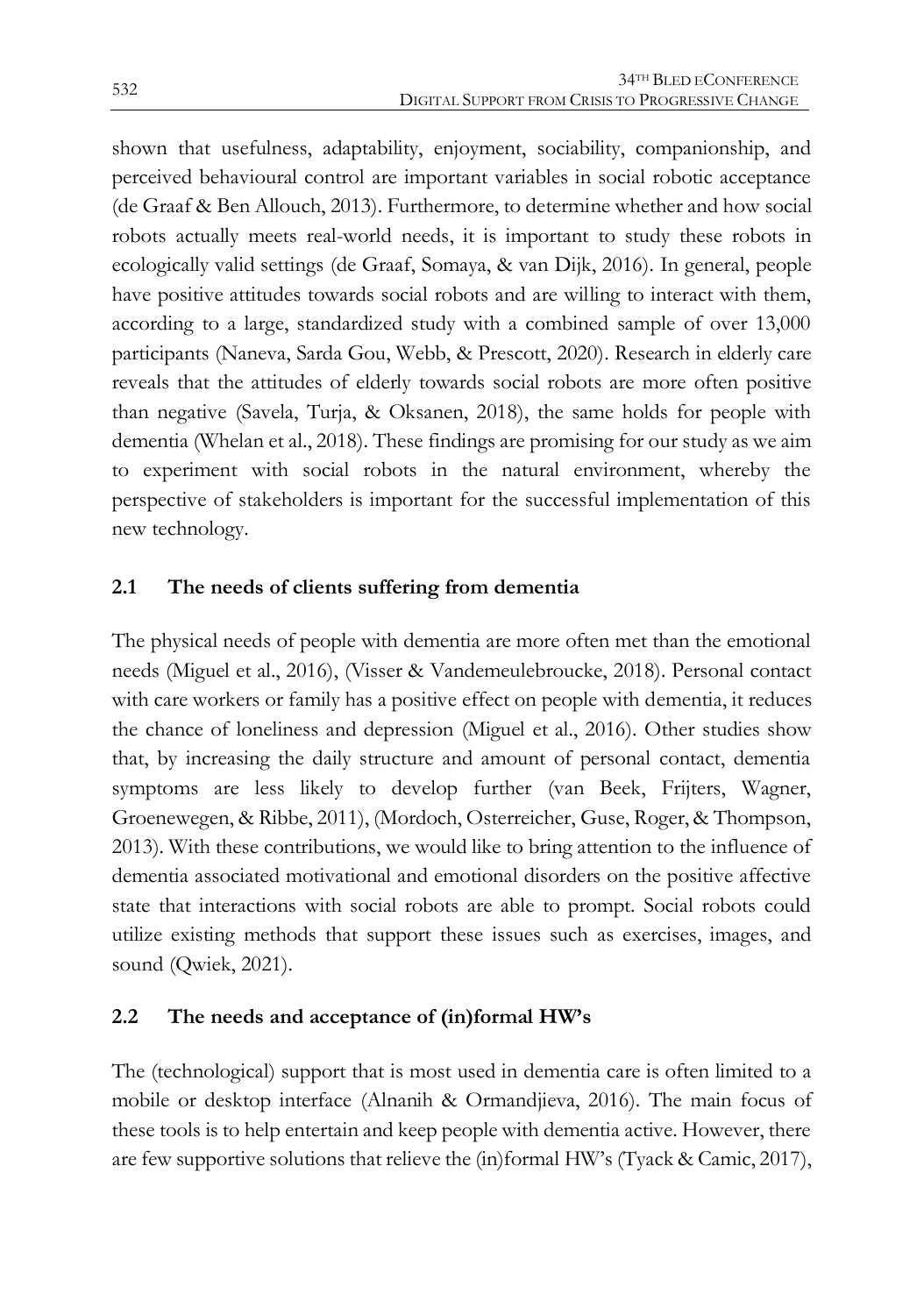(Cheng, 2017). Until now, social robots have not been used extensively in healthcare (Turja, Van Aerschot, Särkikoski, & Oksanen, 2018).

For robots to be accepted and used, it is essential that HW's are included in the design process of the social robots (Góngora Alonso et al., 2019a), (Moharana, Panduro, Lee, & Riek, 2019), (Robillard, Cleland, Hoey, & Nugent, 2018). Compared to elderly people investigated in different studies, HW's are generally less positive about using social robots in their context, however, after exposing HW's to a social robot, positive attitude towards a social robot seems to be higher (Savela et al., 2018). Although, not all HW's have a positive attitude regarding social robots; the acceptance of robots in healthcare seems to be strongly linked to the HW's moral considerations (van Kemenade, Hoorn, & Konijn, 2018).

In the context of this research, social robots are studied to relieve HW's from repetitive tasks such as reminding clients with regards to, e.g., exercises, food or drink moments, and social activities, which matches the work of (Góngora Alonso et al., 2019; Valentí Soler et al., 2015). This also stems from the fact that healthcare organizations are not seeking to replace HW's by social robots, but to lower work pressure for them (Valentí Soler et al., 2015).

# **2.3 Social Robot: Tessa**

Previous studied related to the Tessa robot in a dementia care context have been conducted. In 2019, (Casaccia et al., 2019) set up an eWare platform for the Tessa robot based on qualitative and quantitative data collection from dementia clients, (in)formal HW's and healthcare managers. The functionalities of the Tessa robot seem to meet the needs of HW's and people with dementia (Casaccia et al., 2019), (Miguel et al., 2016), (Johnson et al., 2020). For example, a recurring theme is daily structure, something that all stakeholders and dementia clients in particular benefit from (van Beek et al., 2011), (Mordoch et al., 2013), (Miguel et al., 2016).

Scientific research has yet to be conducted into the effectiveness of the Tessa robot. As mentioned in the previous section, the increase in the number of people with dementia (caused by aging) will not decrease (Domínguez-Rué & Nierling, 2016), which means that research on technological support, such as the Tessa robot, is necessary. Effectiveness of Tessa will be measured by taking into account both the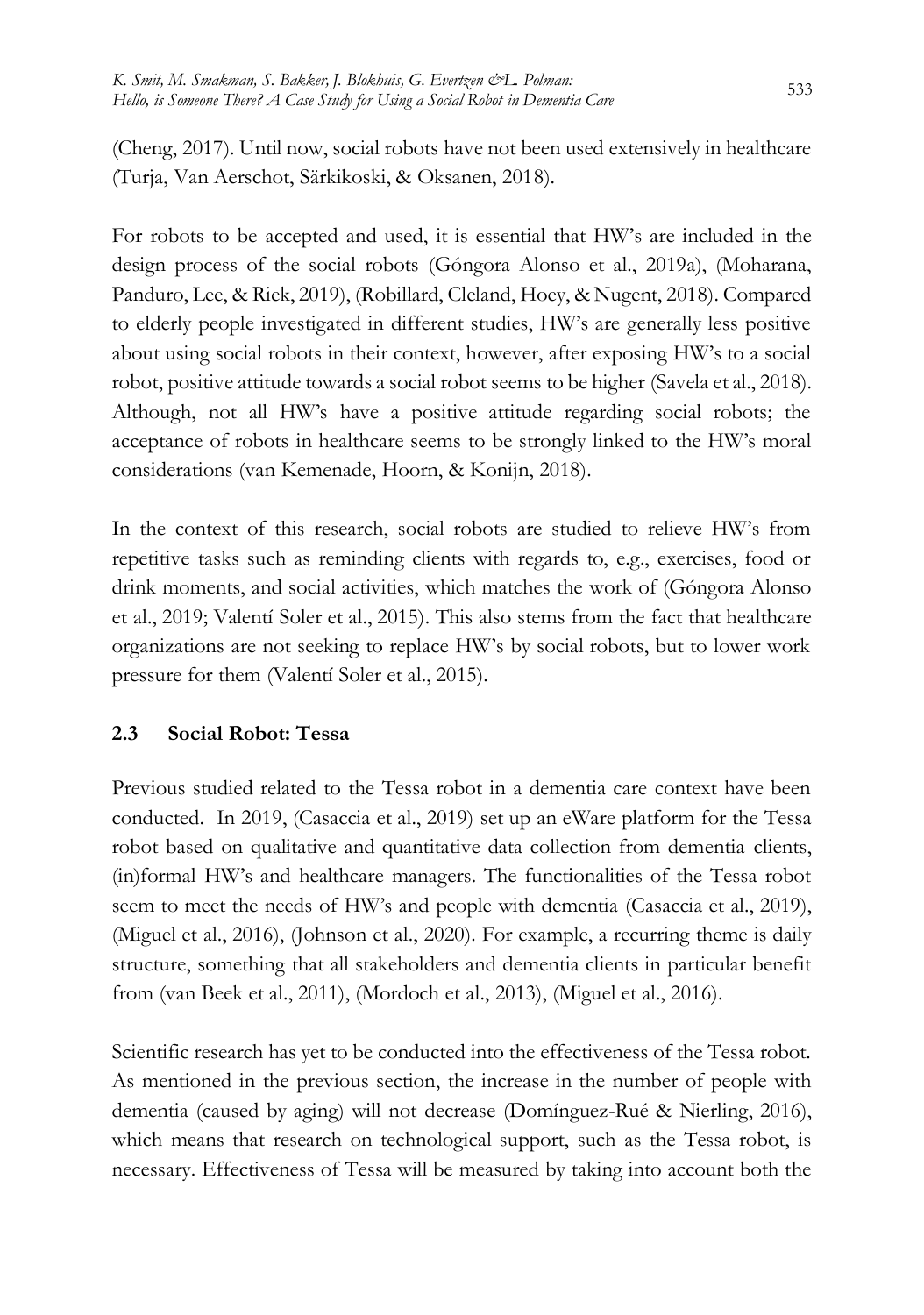interaction between the robot and the client, and the reduction of workload for HW's.

# **3 Research Method**

The research field of social robotics related to the application of social robots in nursing homes is relatively nascent; either relatively small qualitative samples are analysed, or large meta-level reviews are conducted (Savela et al., 2018; Whelan et al., 2018). When a research field is nascent, new constructs still need to be identified and relations between these constructs should be established (Edmondson & Mcmanus, 2007), which is often characterized by exploratory (qualitative) research. To achieve this, a case study at a nursing home was executed. Case study research is a technique that can be used to explore a broad scope of complex issues, particularly when human behaviour and social interactions are of importance (Pervan & Maimbo, 2005). This study comprised a holistic case study approach (Runeson & Höst, 2008), focusses on the context of nursing homes for people with dementia (permanent and closed care facility). This way, the intervention (Tessa) can be evaluated in the natural context for which it is designed. Also, when the boundaries between the intervention (Tessa) and the context are not clearly evident, multiple sources of empirical evidence are used (Pervan & Maimbo, 2005), which is taken into account in our case study approach.

The people with dementia in our case study, gave consent to participate in this research themselves, as well as via their responsible healthcare worker and their direct family members. In this cases study we will focus on both the people with dementia (clients) as well as the HW's related to these clients in combination with the Tessa robot. During this case-study, data was collected using three different methods: 1) semi-structured interviews, 2) naturalistic observations, and 3) Talking Mats. All data was collected in The Netherlands between August 2020 and December 2020.

# **3.1 Case Study**

This case study was conducted in close cooperation with a large healthcare organization in the Netherlands that operates multiple facilities for different types of healthcare with a total of 777 FTE's, which was based on convenience sampling. The clients that participated on our study were selected and approached by the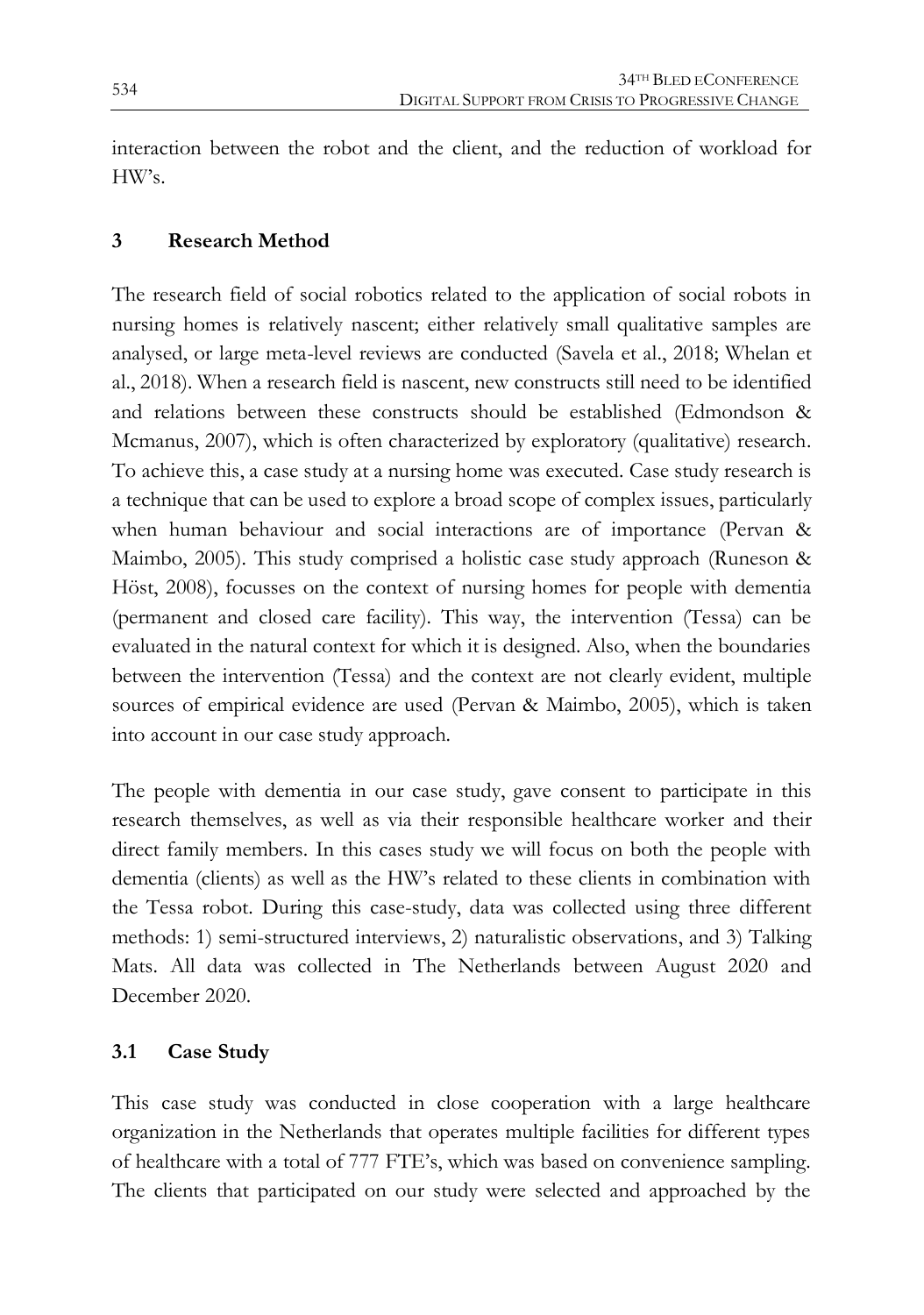healthcare organisation. To study the social robot and its users in the most natural context, each client was provided a Tessa robot in their living room for twelve days.

#### **3.2 Semi-structured interviews**

The first method of data collection in this case study are semi-structured interviews, which allow the research team to gather qualitative data during two phases. The first phase is utilized to elicitate requirements from HW's regarding the workings of the Tessa robot. The second phase is utilized to gather data on the acceptance and the effectiveness of the Tessa robot. During the course of eight weeks, four digital and seven physical interviews were conducted with HW's, which were selected in cooperation with the management of the organization, taking into account that the HW's are connected to the selected clients in the experiment and known each other. The goals of the interviews with HW's were to learn about the various daily activities and the needs of both the HW's and the clients. Whilst conducting the interview an interview protocol was utilized, which increases repeatability and comparability of the results (Castillo-Montoya, 2016). Also, different protocols were used before and after the experiment. The protocol's themes and corresponding questions focused on: 1) current experience with social robots, 2) perceived value of social robots, 3) added value of Tessa in the context of the HW, 4) involving clients and HW's in the development proces, 5) pro's and con's of Tessa after the experiment, 6) preceived value for the client, and 7) experienced values for HW's. The questions were openended, allowing for discussion and relevant deviation when deemed nessesary by the researchers. The interviews have been audio recorded and transcribed after the interview, for which all participants provided verbal consent. The average length of the interviews was 28 minutes, the longest being 44 minutes and shortest being 8 minutes.

#### **3.3 Observations**

The second method of data collection in this case-study are naturalistic observations. The goal of these observations was perceiving and recording the effects that the Tessa robot had on the clients. One observation has been conducted per client. To ensure reliability, it was made sure that all clients had been using the Tessa robot during a timeframe of equal length (twelve days). Each observation was held on the Monday of the second week of use, after seven days of usage, where two observers independently filled in the protocol. All three duo's of researchers were different as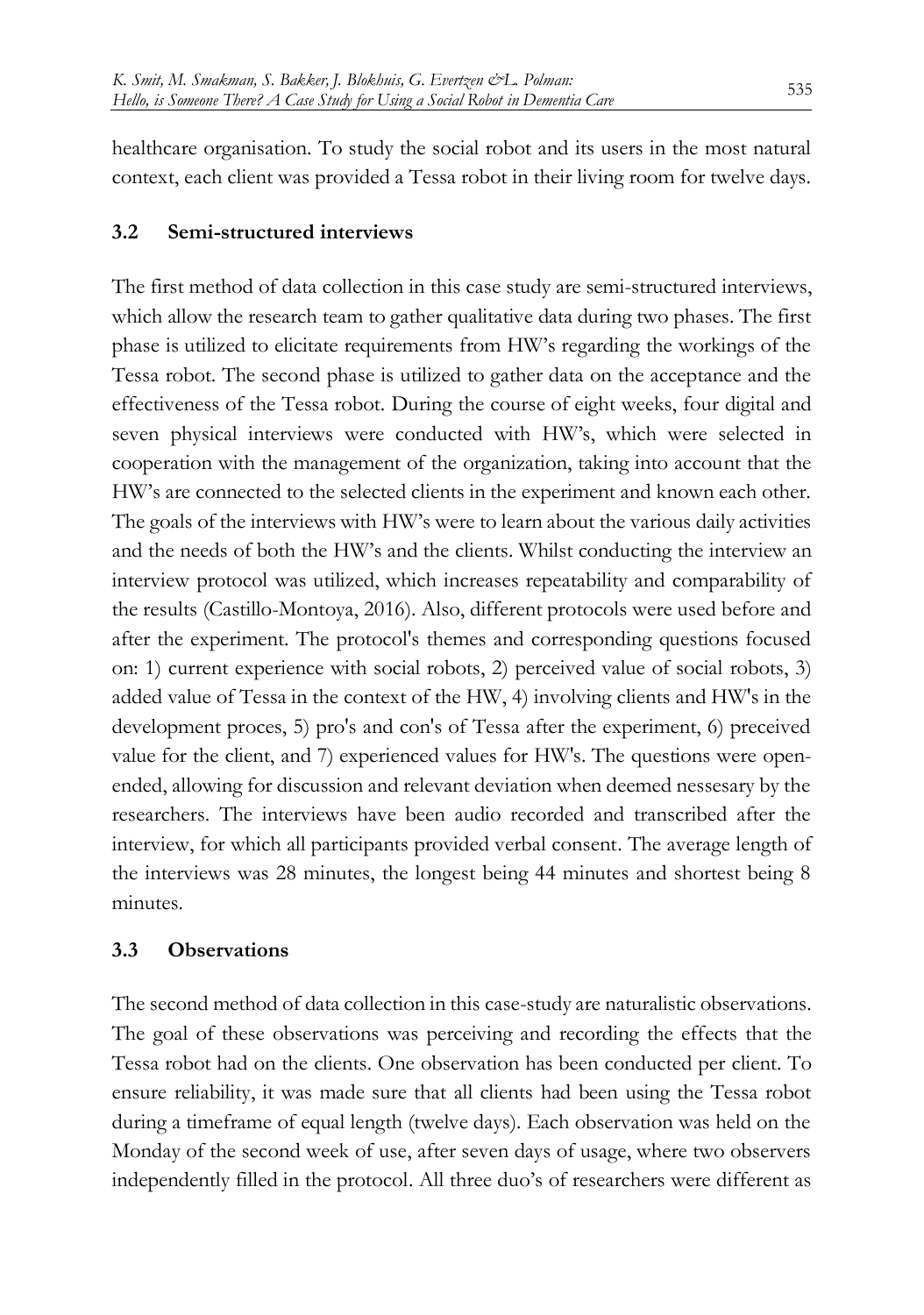well to mitigate potential bias. Every client had a daily schedule with activities that take place on each day. This schedule was manually programmed onto each Tessarobot by the research team, based on the schedule received by the responsible HW. Programming the robot was performed using mytinybo.io, which is a platform used to synchronize commands with the robot, via Wi-Fi. Based on this, it would announce these activities at predetermined times, during the experiment. The announcements start at 8AM and end at 10PM, with at least one announcement every hour. The observations were organized during 10AM and 2:30PM. During the observations, a predetermined observation protocol was used. The protocol was created using the Interactive Behaviour Codification System (Andrés, Pardo, Díaz, & Angulo, 2015). This system is used for grading the interactive behaviour between humans and robots, which makes it very suitable for the observations as part of this case study. The form consists of eight distinct categories (perceived emotions, proxemics, gaze, etc.), which are then each divided in sub-categories (such as joy, focused gaze, etc.). For each observation moment, two research team members individually filled in the protocol, to improve reliability.

# **3.4 Talking Mats**

Talking Mats is a technique which helps people with cognitive disabilities communicate during interview sessions (Murphy, Gray, Cox, & Joseph Rowntree Foundation, 2007). This method is easy to prepare, suitable to be conducted during the covid-19 pandemic and meets the criteria for better communication for the clients. Talking Mats consists of three kinds of cards:

- 1. Subject what the conversation is about and what the options are paired to. In this case: the Tessa robot.
- 2. Options in this case, the announcements, which Tessa made to the clients. A total of eight images have been made and used, one for each type of announcement.
- 3. Scale the clients were able to communicate their opinion of the different options by pairing the cards with the respective grades, which reflect their emotions and feelings about a subject: negative, neutral or positive.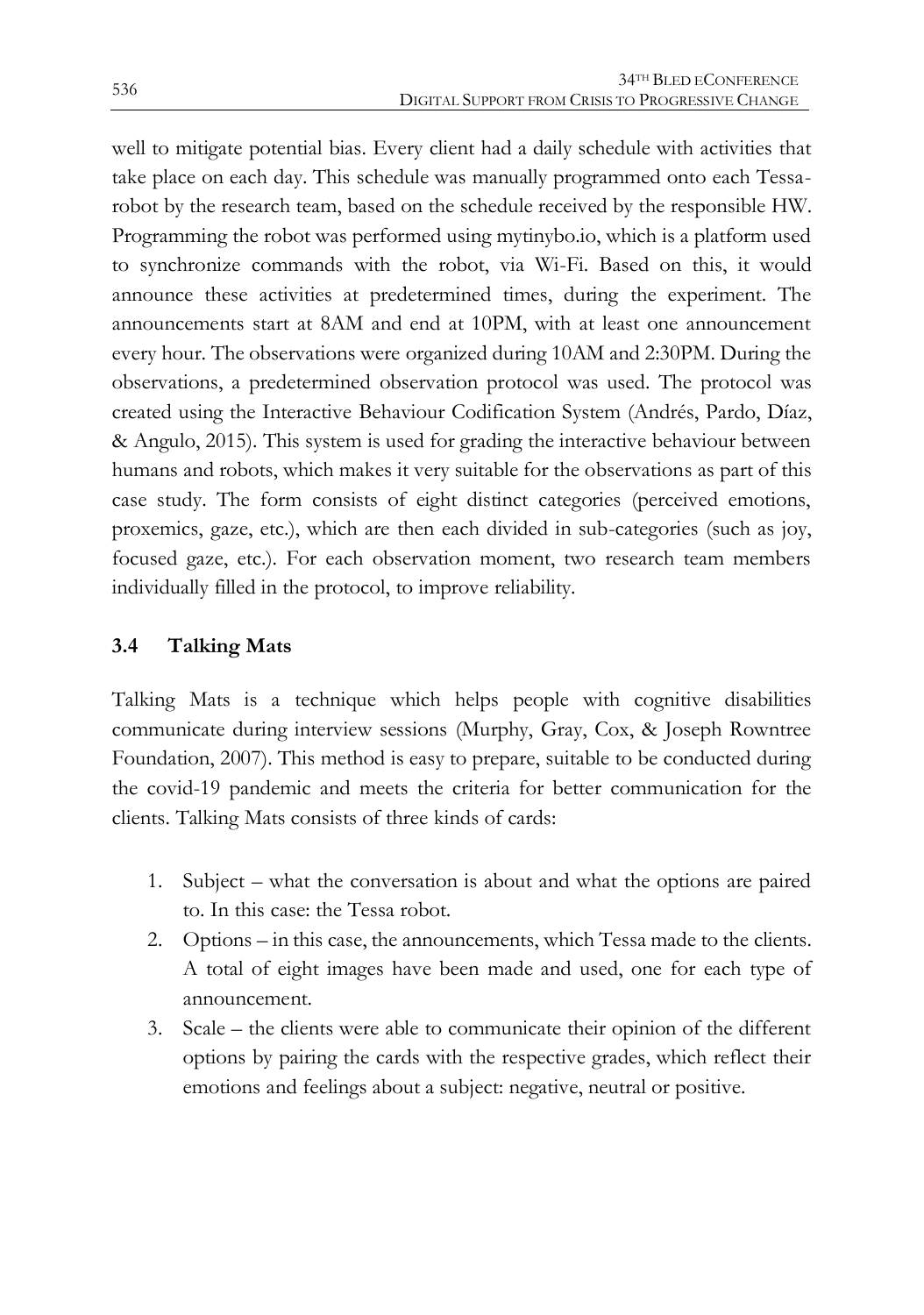The cards with the different options were then presented to the client. The session was conducted in cooperation with a HW, who was experienced in communicating with the clients. Due to covid-19 restrictions, the cards were not placed by the client themselves since this would cause unnecessary physical contact. After a card was placed at one of the three gradings, a picture was taken to capture the results. This was repeated for each subject.

#### **4 Data Analysis**

All interviews were recorded, transcribed and coded independently by three researchers. This process was conducted redundantly to eliminate coding bias as well as to improve the validity of the results (Armstrong, Gosling, Weinman, & Marteau, 1997). Coding was performed in AtlasTI. To analyse the transcriptions, the Toulmin's framework was utilized (Toulmin, 2003), which consists of three elements: 1) Claims, 2) Grounds, and 3) Warrants. Finally, all codes were merged, and an assessment of the intercoder-agreement was made. Where no agreement was initially reached, the coders partook in a session where the codes were discussed, and consensus was reached, also described by Campbell as a "negotiated agreement" (Campbell, Quincy, Osserman, & Pedersen, 2013).

To study the interaction between the client and the Tessa robot, an observationprotocol (Andrés et al., 2015) was used. The protocol utilizes the following variables that are recorded by each observant; 1) type of instruction, 2) emotions, 3) proxemics, 4) gaze, 5) communication, 6) facial expression, 7) body gestures, and 8) interaction with the robot.

The data resulting from the observations was different than expected, because clients often were not in the room when the robot made an announcement. Therefore, in addition to the interaction with the robot, the presence of the client when the robot made an announcement was measured in percentages and included as well. This created a new angle to be explored during the interviews with HW's after the experiment.

The recorded responses of the clients resulting from the Talking Mats method were compared. This allowed for a comparison of clients' views. The views served as additional input for the interview protocol used for the interviews that were held after the experiment with HW's. The questions discussed as subjects during the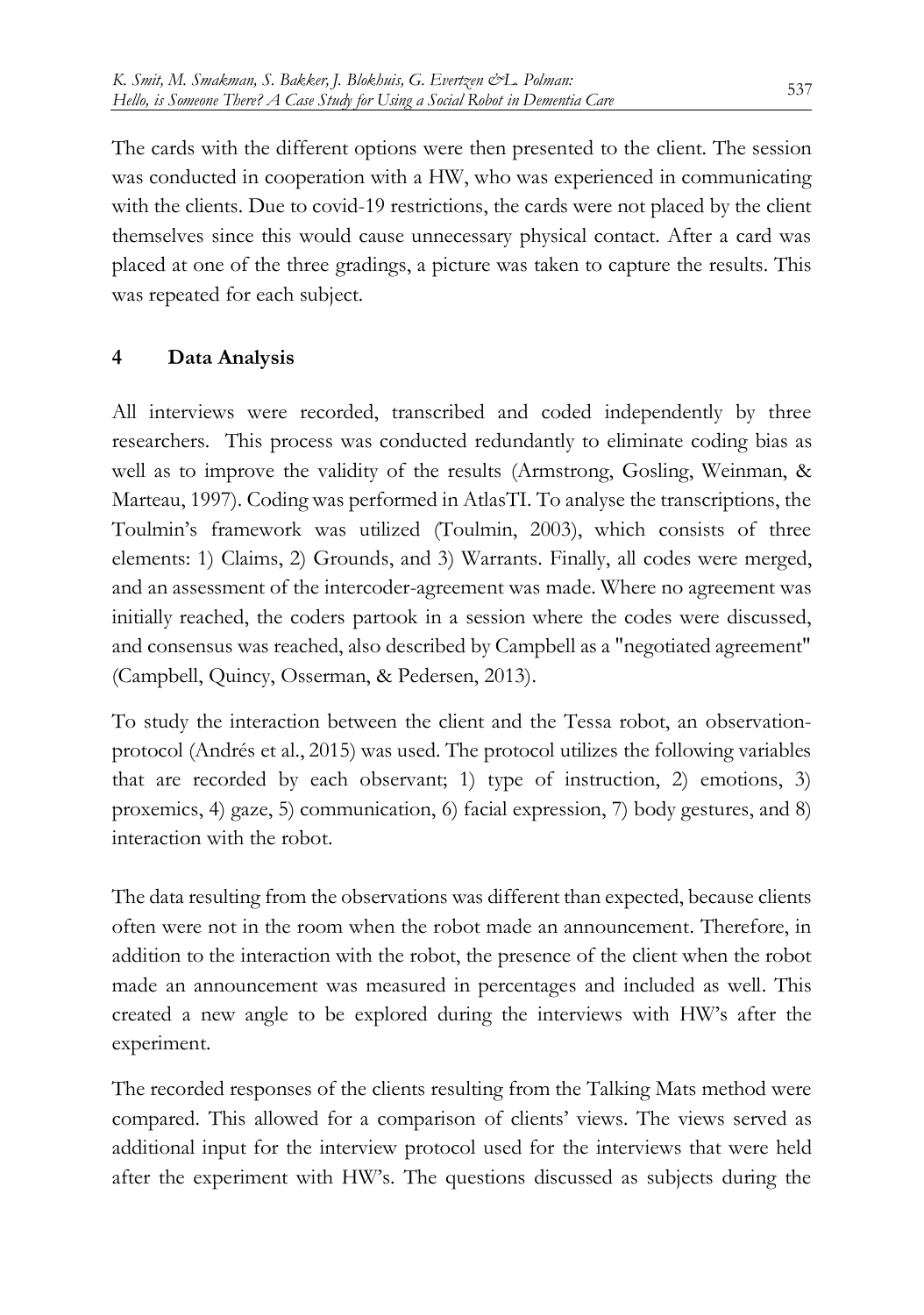talking mats sessions with the clients were based on the full range of preprogrammed announcements executed by Tessa during the experiment, which in turn were based on the personal day-to-day programmes.

#### **5 Results**

In the following sections we will present the results of each technique utilized seperatly.

# **5.1 Semi-structured interviews (before the experiment)**

This sub-section focuses on the interviews before the experiment. Of the 1062 total codes, the coders independently reached an agreement of 871 eligible codes. Which means an initial percentage match of 82.02%. In the observer agreement model of Landis and Koch (Landis & Koch, 1977) this falls into the "Almost Perfect" category, making the coding process reliable.

Prior to the experiment, separate interviews were held with five HW's working at the healthcare organisation. Additionally, an interview was held with a HW that had over two years of working experience with the Tessa in extramural dementia care. The knowledge gained from these interviews has been translated into functional requirements for the experiment and Tessa robot. Below we present the predominant requirements mentioned in the data.

#### **Input requirements:**

- (In)formal HW's must be involved in the set-up of the robot because a personalized Tessa gets more response from the client compared to a standard Tessa;
- The physical and mental condition of the client must be good enough that he or she can hear and understand the Tessa properly. Formal HW's must be included in the selection process to derive suitable clients for the experiment;
- Formal and informal HW's must be instructed in the form of a training and / or by providing a manual. This enables HW's to become properly prepared and self-reliant regarding how to handle the Tessa;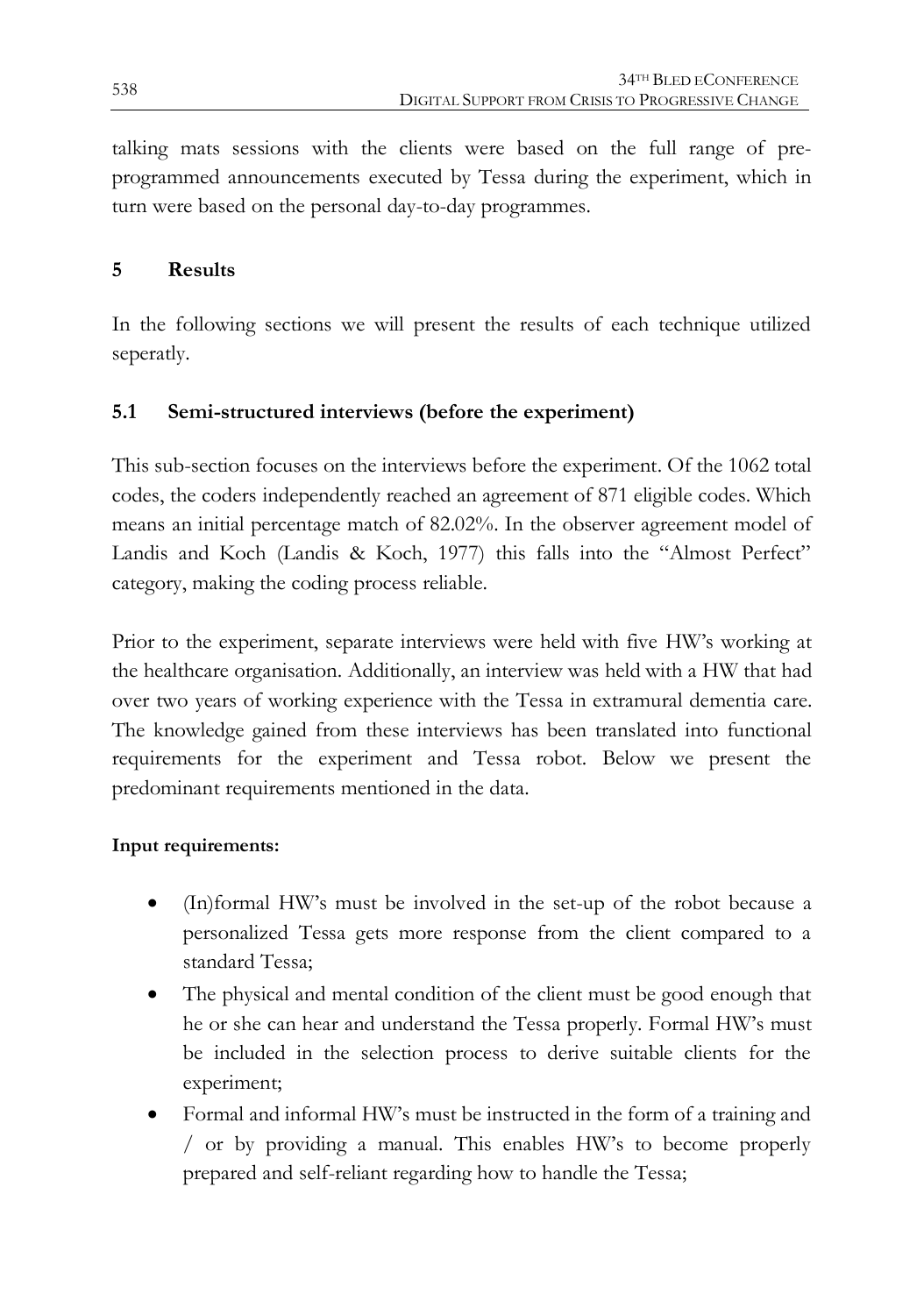Other minor requirements that detail the day-programme of a particular client. For example, one of three clients required announcements to smoke, while another client required announcements about coming for lunch as the client usually forgets that particular moment.

#### **5.2 Observations**

In total, three researchers made observations during four and a half hours in the living room of the client. This method aimed at measuring the effectiveness of the Tessa robot by observing the response of the client.

The Tessa robot succeeded in provoking a reaction out of one of the three clients. This was concluded because one of the clients responded twice to an announcement given by the robot. In an average of 88% of the announcements intended to relieve the HW's, the HW's themselves had already verbally given an announcement to the client before Tessa's announcement had triggered. As a result, both the client and the HW were regularly not in the room when Tessa made an announcement. On average, the clients were only present during roughly half of the announcement made by Tessa. Furthermore, only client 1 reacted 2 out of 6 times, in a neutral sense. The results of this process are presented in Table 1.

|  | Table 1: Observation results |  |
|--|------------------------------|--|
|--|------------------------------|--|

| Client | Present         | Absent | Attendance % |
|--------|-----------------|--------|--------------|
|        | 6 (no reaction) |        | 55%          |
|        | 5 (no reaction) |        | $71.4\%$     |
|        | 2 (2 reactions) |        | 25%          |
| Total  | 50%             | $50\%$ |              |

In the cases where the clients were present at the announcements, two of the three clients did not give a verbal response to the announcements from the Tessa robot. One type of announcement required verbal confirmation (the request for music) from the clients before the Tessa could proceed with the action. When the client gave an answer, the robot's microphone activated too late, which happened twice in the situation of client 3.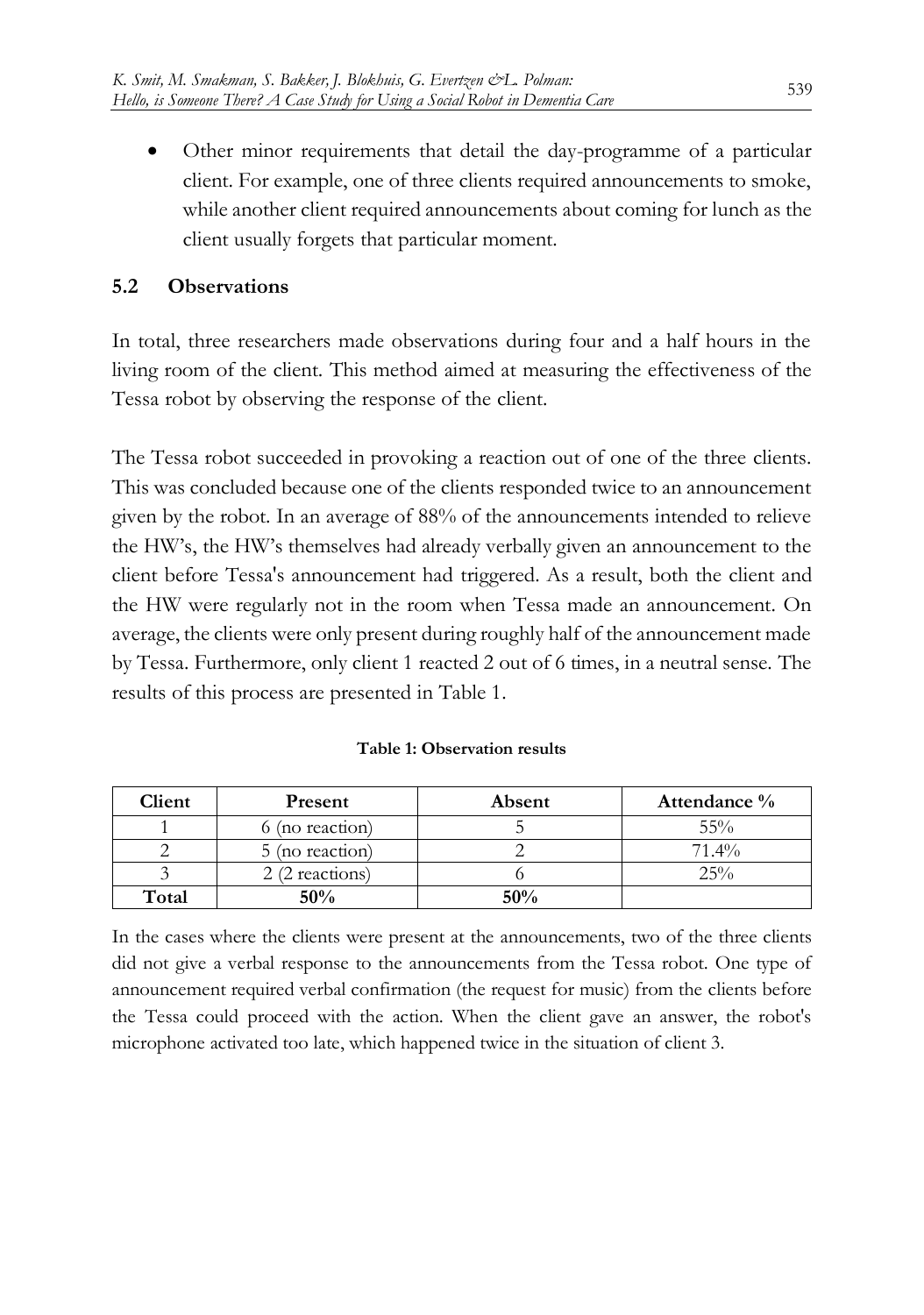#### **5.3 Talking Mats**

The talking mats resulted to be effective in measuring the opinion of the clients; the research team managed to address all topics and gather a value for each of them. The results of the Talking Mats were as follows: 5.6% of the questions were answered with a negative value. The remainder of values registered consist of 47.2% neutral responses and 47.2%positive responses. Figure 1 shows the results per client. The horizontal axis represents the subject of the Tessa activity. Not all clients smoked cigarettes. Not everyone had to set the table either, so the number of questions per client differed by a maximum of two (minimum 11, maximum 13 questions).

**Client 1** had no further comments during the Talking Mats interview, she did not want to part ways with Tessa after the experiment. The HW told her she will receive a new robot one week after the experiment was completed. She told us client 1 was glad to have the robot back. **Client 2** indicated twice that he views the Tessa robot the same as the HW's. He also said that he will miss the music when Tessa is gone. This was later discussed with his HW, which indicated that she had never heard him respond to Tessa and music has never been played by the robot. All negative results were posed by **client 3**. During the talking mats session, this client indicated that 1) he thinks Tessa is too noisy and 2) he thinks Tessa, in general, is nonsense. In some cases, the client experienced the robot as disturbing because he was busy with something else. The HW indicated that the client does not allow himself to be commanded by a speech robot and that this is probably the cause of the negative values. The client indicated that he does what he wants and does not have to listen to the Tessa robot. The client did indicate that he understands the purpose and good intentions of the Tessa.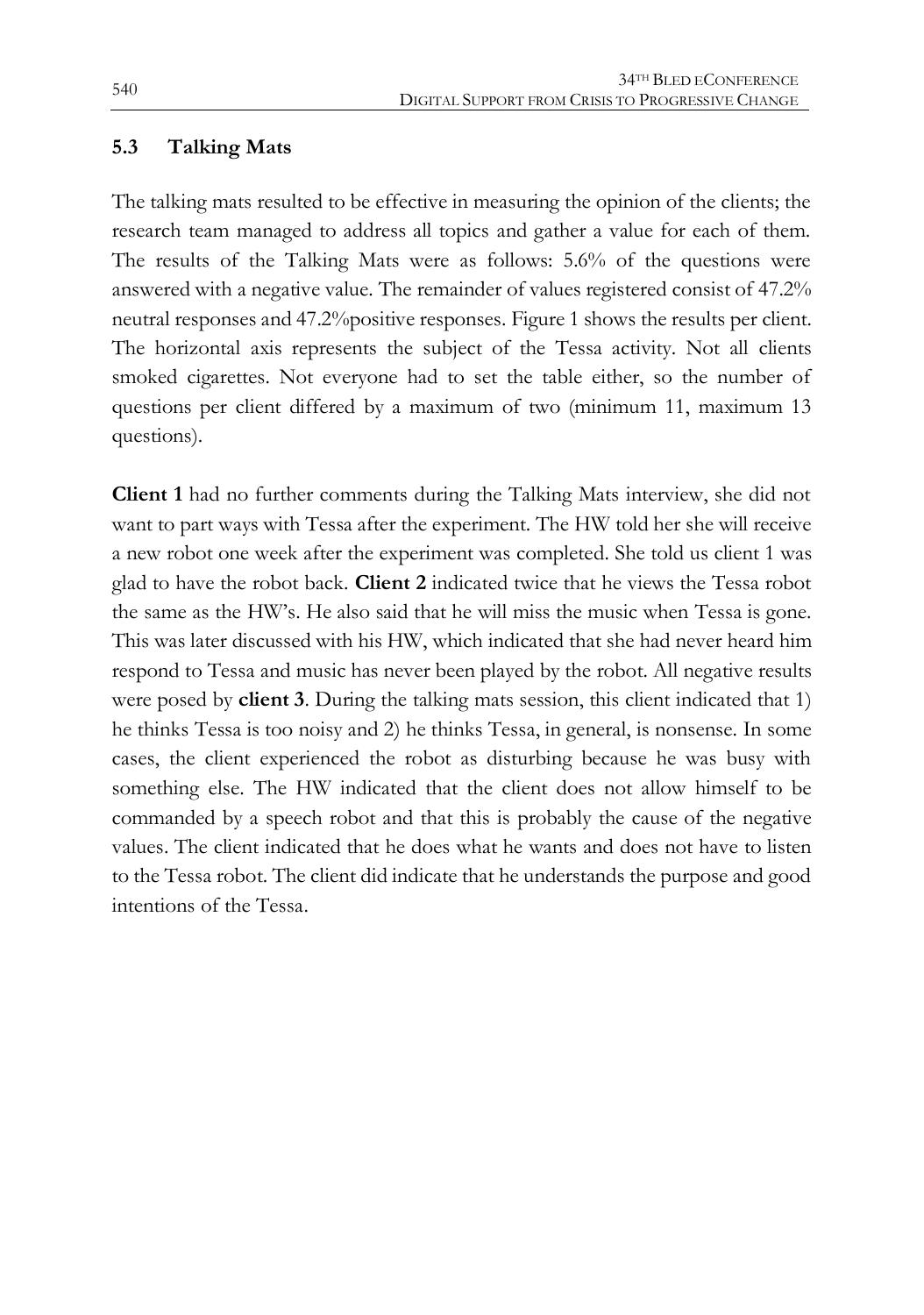

**Figure 1: Talking mats results per subject**

#### **5.4 Semi-structured interviews (after the experiment)**

After the experiment, interviews were held with seven HW's who worked with the Tessa robot, being three digital and four physical interviews. This led to additional requirements with regards to the context the Tessa is used in. Due to space constraints, not all requirements could be listed. Below we present the predominant requirements mentioned in the data.

Validation requirements:

- Involving HW's: Understanding the physical and mental health of clients is not only important. It is also important for creating support. One of the HW's had doubts beforehand about the usefulness of the robot. After seeing and experiencing the robot in use, she understood its purpose and was willing to use it.
- The HW's' trust in the Tessa robot: HW's continue to check on the clients whether they actually go to the living room, after the Tessa gives instructions to do this. In fact, HW's often already instructed clients from the room before the robot can give the instruction.
- The Tessa robot is not enough for every client to be stimulated, especially those who suffer from a more advanced stage of dementia. For example,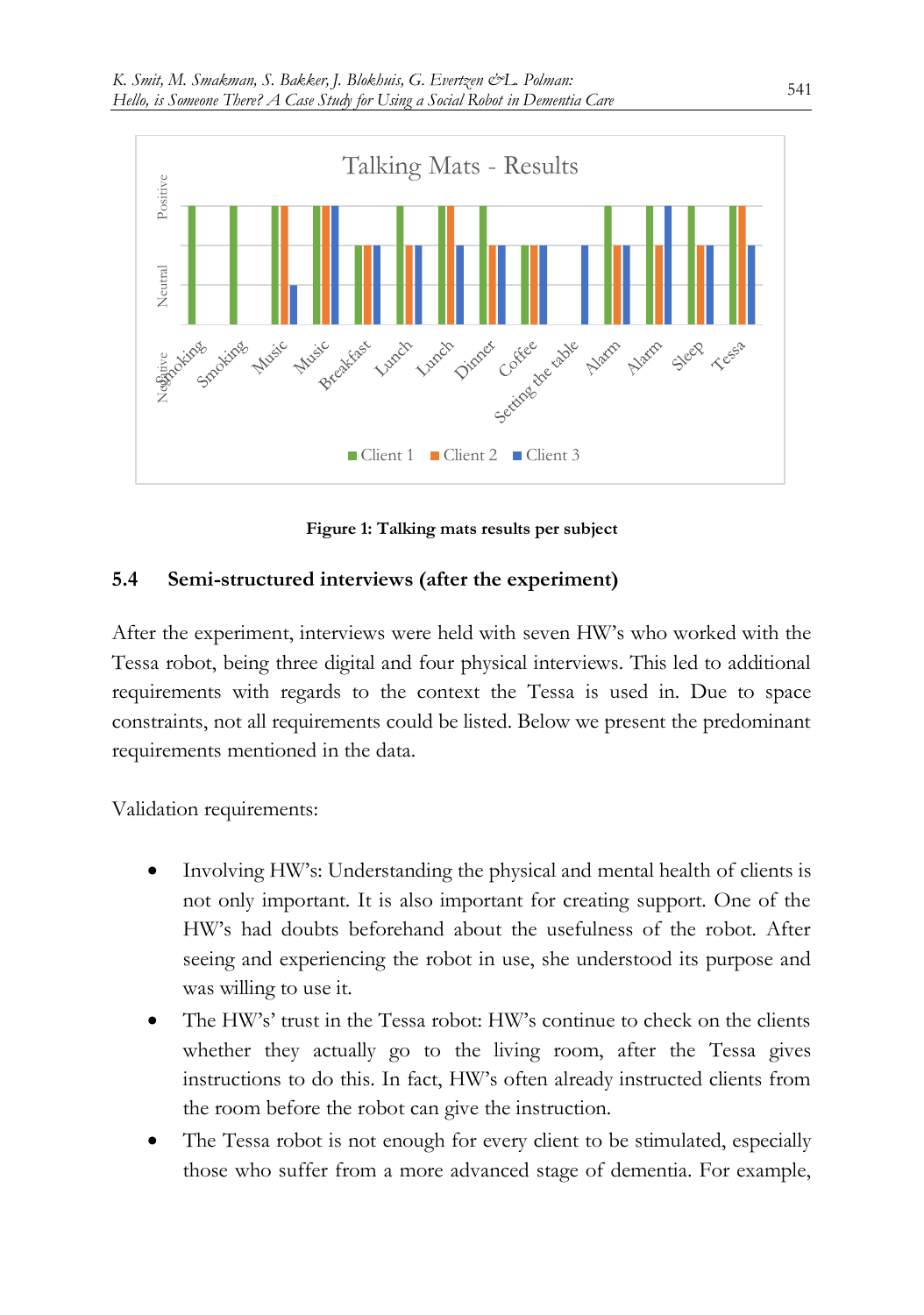some clients need physical support in order to follow up on an instruction, which they do not always have access to.

# **6 Discussion**

This study and its results could be influenced by several limitations. The first limitation concerns the influence of the HW's, which had often already reminded the client to get lunch or had already given a cigarette before Tessa provided an announcement. The HW's thereby limited the possibility for the Tessa robot to support the clients. As a result, it can be concluded that the Tessa robot must be implemented properly in the existing healthcare processes in order to determine its effectiveness. This meant that the effect of the announcements from Tessa could not always be measured properly. This could affect the overall validity of the measured effect Tessa might have had in this context. The results of the observations were different than expected but contributed to one of the most important findings of the study: the implementation of the Tessa robot in the existing healthcare processes in which HW's are an essential stakeholder is necessary to be able to use the Tessa effectively.

A second limitation concerns the clinical situation of the clients. Tessa's supplier indicated that it is important that Tessa's users have a good short-term memory and good hearing. The clients who participated in this experiment were at an advanced stage of dementia. As a result, one could argue that the clients with a similar clinical situation are not part of the target group for the Tessa robot. This was discussed with the HW's, that indicate that there are also clients who are in a less advanced stage of dementia. This limitation grounds further research using clients with a different clinical situation.

A third limitation concerns the size of the experiment. Three clients participated in this experiment. While one could argue that the qualitative explorartory approach allows for such sample size, the outcome of the current approach are difficult to generalize outside of this specific context.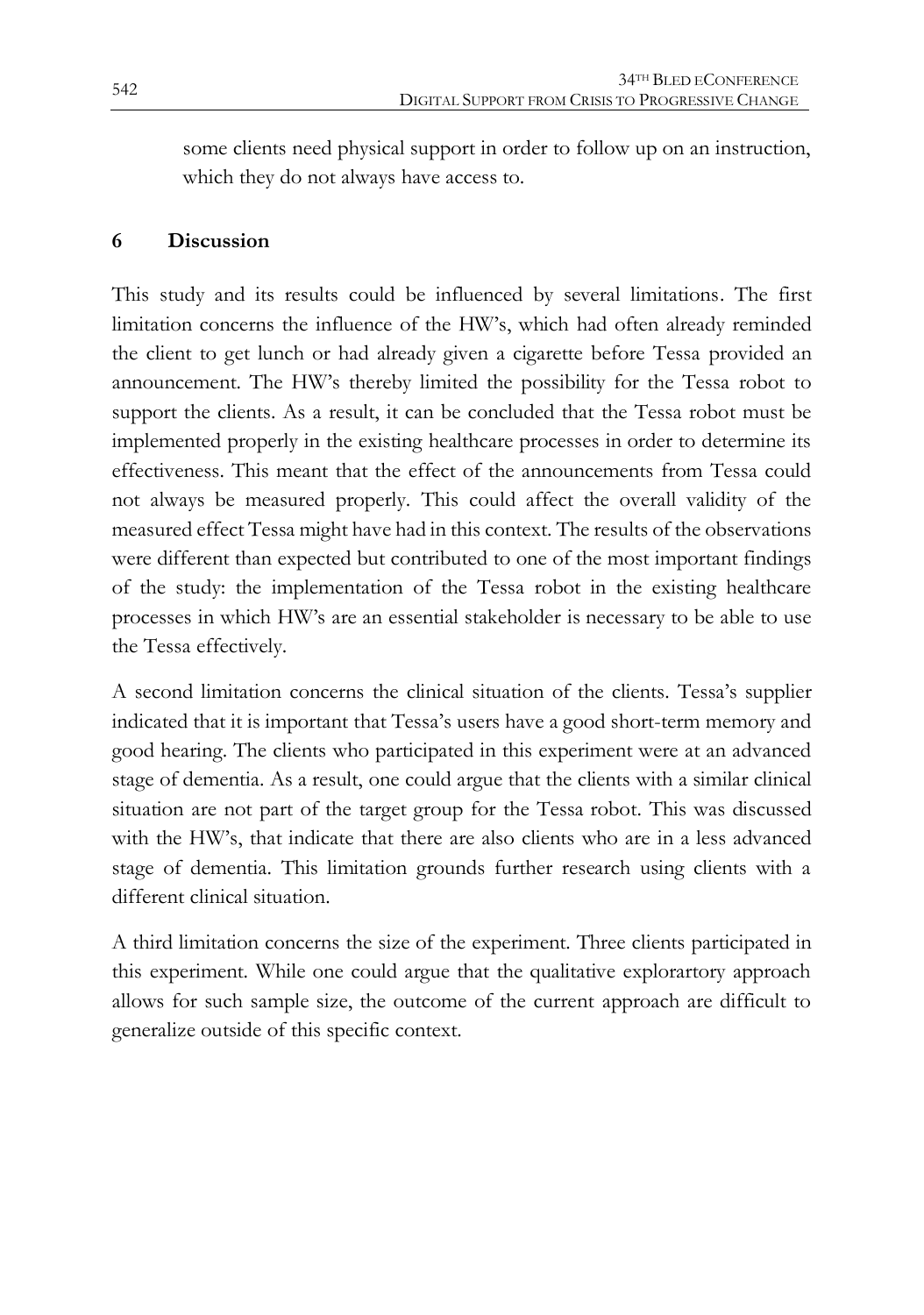#### **7 Conclusion**

The goal of this research was to identify how the acceptance and effectiveness of the Tessa robot could be improved. To achieve this, the following research question was answered, '*How can the acceptance and effectiveness of the Tessa robot for both HW's and people with dementia be improved?*'

Our study shows that both acceptance and effectiveness are influenced by the HW's and the clients. Several interviews revealed prejudices of HW's about the use of (social) robots. By making both HW's and clients more aware of the robot, not only the acceptance but possibly also its effectiveness of the robot could increase. This could potentially best be achieved by means of a learning program for the HW's. The HW's could attend a kick-off session and a simple, visual manual, that helps them to understand Tessa's purpose and functionalities. It is presumed that the effectiveness increases because the HW's can take the announcements into account and thus know when and how to rely on Tessa. Additionally, the findings show that, to increase the use of the Tessa, a hardware and software update is needed, e.g. improvement of the microphone capabilities as well as the addition of more interaction capabilities on top of the current response options. The functionalities currently are limited, with the consequence that for the target group described in this paper the robot could be effective as a companion, without achieving the goal of relieving announcement tasks of HW's. Furthermore, it can be concluded that the stage of dementia has a great impact on the experience with Tessa. For clients in an intramural care unit, the disease is often more advanced than for people in home care (often extramural). This has an effect on how people respond to Tessa's announcements. The robot failed to respond to a majority of answers from the participants. Most importantly, for the robot to be accepted and effective, it must be implemented properly in the existing healthcare processes, otherwise it might serve as a companion, but will not relieve the workload of healthcare workers.

#### **8 Future Research**

The findings provide multiple opportunities for future research. The first opportunity is to investigate how to increase the trust of HW's in social robots. Those results might allow social robots to be used more effectively in healthcare. The second opportunity is to investigate the Tessa in home care (extramural). Clients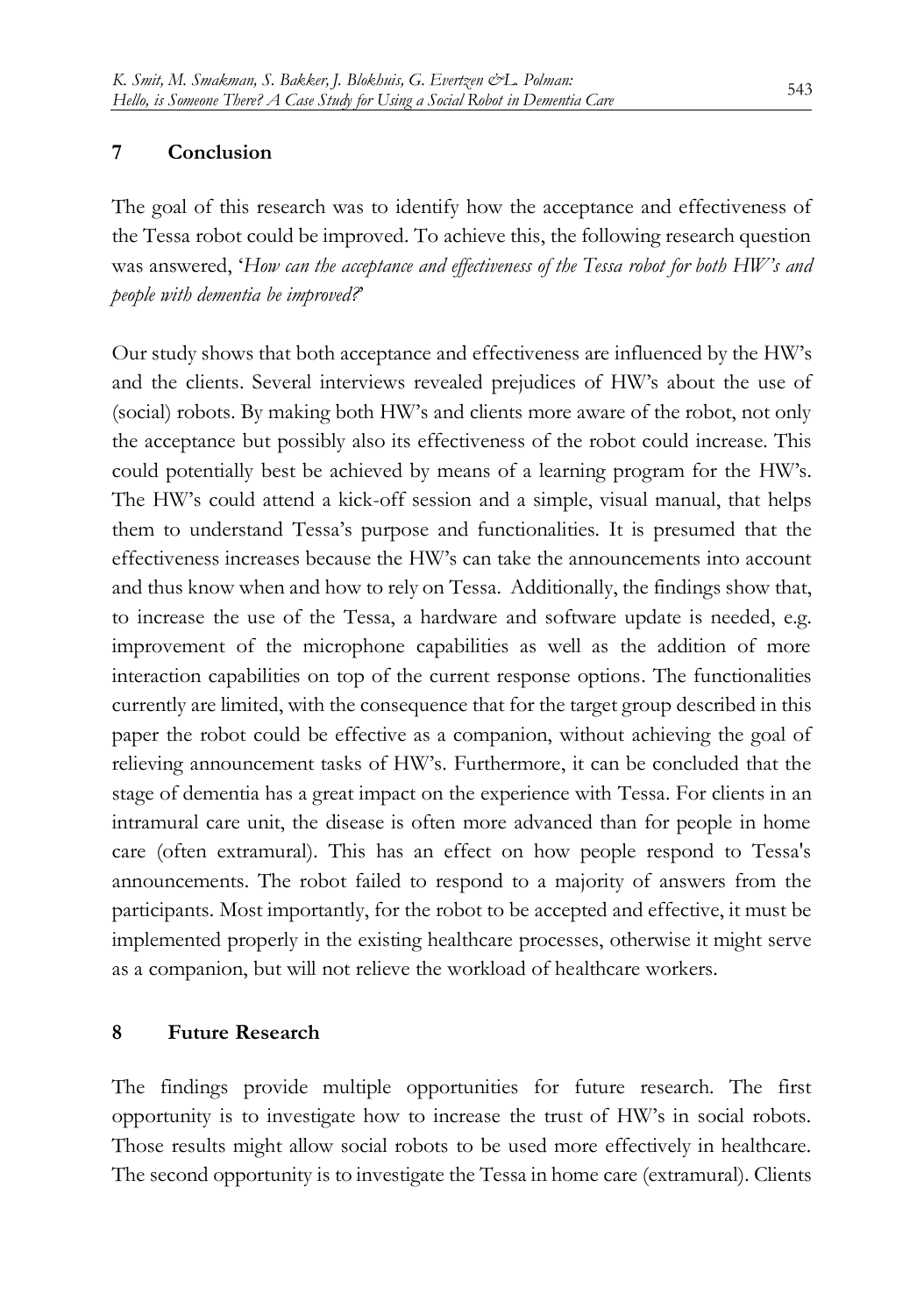who receive home care are often classified in a lesser advanced stage of dementia and are therefore more independent. Another opportunity emerged from the interviews and observations, where HW's believe that the robot needs a humanoid shape that can stimulate the clients better (e.g., arms and legs). Future research could therefore focus on whether the Tessa robot can be modified or whether another robot is more suitable for activating people with dementia. The last opportunity for future research is the speech recognition of the Tessa robot. As indicated earlier, Tessa is now limited in its communication by its constrained interpretation abilities. The Tessa can only understand "yes" or "no" when a music moment has been scheduled. It would be interesting to see whether a robot with speech recognition stimulates clients more, as they get a response to the things they say to Tessa. Moreover, during the observations, it happened several times that the clients already answered before the microphone of the robot was turned on. Such delayed interactions significantly hampered the effectiveness of Tessa. Future research should focus on improving the speech recognition so that the microphone is switched on, taking into account the privacy and safety aspects of the client.

#### **Acknowledgements**

We would like to thank Jochem Ooijevaar for his support during this study. Furthermore, we would like to thank the healthcare workers and clients that participated in this study.

#### **References**

- Alnanih, R., & Ormandjieva, O. (2016). Mapping HCI Principles to Design Quality of Mobile User Interfaces in Healthcare Applications. Procedia Computer Science, 94, 75–82. https://doi.org/10.1016/j.procs.2016.08.014
- Andrés, A., Pardo, D. E., Díaz, M., & Angulo, C. (2015). New instrumentation for human robot interaction assessment based on observational methods. Journal of Ambient Intelligence and Smart Environments, 7(4), 397–413. https://doi.org/10.3233/AIS-150331
- Armstrong, D., Gosling, A., Weinman, J., & Marteau, T. (1997). The Place of Inter-Rater Reliability in Qualitative Research: An Empirical Study. Sociology, 31(3), 597–606.
- Bouwhuis, D. G. (2016). Current use and possibilities of robots in care. Gerontechnology, 15(4), 198– 208.
- Campbell, J. L., Quincy, C., Osserman, J., & Pedersen, O. K. (2013). Coding In-depth Semistructured Interviews: Problems of Unitization and Intercoder Reliability and Agreement. Sociological Methods & Research, 42(3), 294–320.
- Casaccia, S., Revel, G. M., Scalise, L., Bevilacqua, R., Rossi, L., Paauwe, R. A., … Nap, H. H. (2019). Social Robot and Sensor Network in Support of Activity of Daily Living for People with Dementia. In R. Brankaert & W. IJsselsteijn (Eds.), Dementia Lab 2019. Making Design Work: Engaging with Dementia in Context (Vol. 1117, pp. 128–135). Cham: Springer.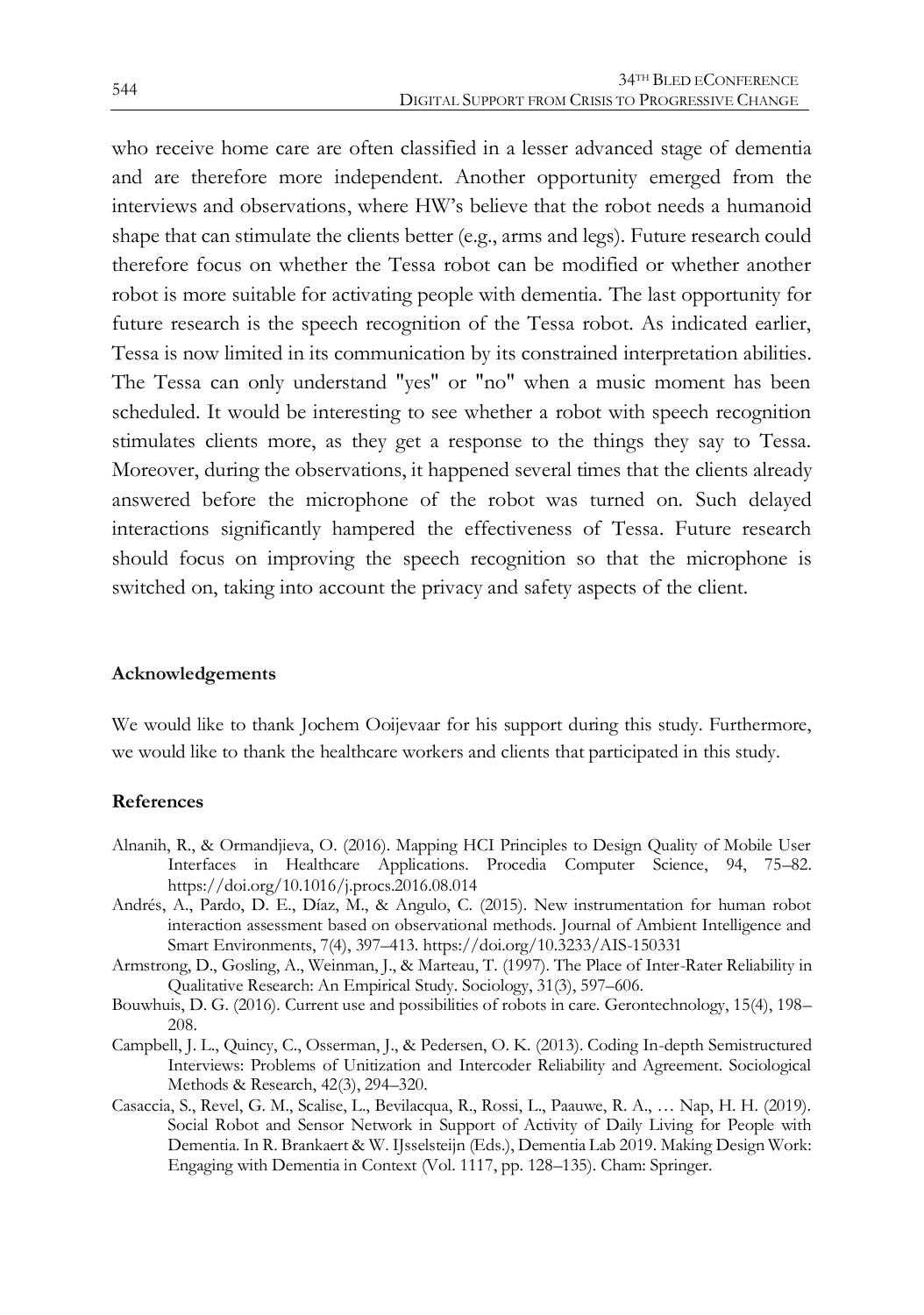- Castillo-Montoya, M. (2016). Preparing for Interview Research: The Interview Protocol Refinement Framework. The Qualitative Report, 21(5), 811–831.
- Cheng, S.-T. (2017). Dementia Caregiver Burden: a Research Update and Critical Analysis. Current Psychiatry Reports, 19(9), 64. https://doi.org/10.1007/s11920-017-0818-2
- de Graaf, M. M. A., & Ben Allouch, S. (2013). Exploring influencing variables for the acceptance of social robots. Robotics and Autonomous Systems, 61(12), 1476–1486.
- de Graaf, M., Somaya, B. A., & van Dijk, J. (2016). Long-Term Acceptance of Social Robots in Domestic Environments: Insights from a User's Perspective. In AAAI Spring Symposia.
- Domínguez-Rué, E., & Nierling, L. (Eds.). (2016). Ageing and technology: perspectives from the social sciences. Bielefeld: Transcript.
- Downes, M. J., Dean, R., & Bath‐Hextall, F. J. (2013). Animal‐assisted therapy for people with serious mental illness. Cochrane Database of Systematic Reviews, (12).
- Duffy, B. R. (2003). Anthropomorphism and the social robot. Robotics and Autonomous Systems, 42(3), 177–190. https://doi.org/10.1016/S0921-8890(02)00374-3
- Edmondson, A. C., & Mcmanus, S. E. (2007). Methodological Fit in Management Field Research. Proceedings of the Academy of Management, 32(4), 1155–1179.
- Friedman, B., Kahn, P. H., Borning, A., & Huldtgren, A. (2013). Value Sensitive Design and Information Systems. In The handbook of information and computer ethics (pp. 55–95).
- Góngora Alonso, S., Hamrioui, S., de la Torre Díez, I., Motta Cruz, E., López-Coronado, M., & Franco, M. (2019a). Social Robots for People with Aging and Dementia: A Systematic Review of Literature. Telemedicine and E-Health, 25(7), 533–540.
- Góngora Alonso, S., Hamrioui, S., de la Torre Díez, I., Motta Cruz, E., López-Coronado, M., & Franco, M. (2019b). Social Robots for People with Aging and Dementia: A Systematic Review of Literature. Telemedicine and E-Health, 25(7), 533–540. https://doi.org/10.1089/tmj.2018.0051
- Johnson, M. J., Johnson, M. A., Sefcik, J. S., Cacchione, P. Z., Mucchiani, C., Lau, T., & Yim, M. (2020). Task and Design Requirements for an Affordable Mobile Service Robot for Elder Care in an All-Inclusive Care for Elders Assisted-Living Setting. International Journal of Social Robotics, 12(5), 989–1008. https://doi.org/10.1007/s12369-017-0436-5
- Landis, J. R., & Koch, G. G. (1977). The Measurement of Observer Agreement for Categorical Data. Biometrics, 33(1), 159. https://doi.org/10.2307/2529310
- Miguel, S., Alvira, M., Farré, M., Risco, E., Cabrera, E., & Zabalegui, A. (2016). Quality of life and associated factors in older people with dementia living in long-term institutional care and home care. European Geriatric Medicine, 7(4), 346–351. https://doi.org/10.1016/j.eurger.2016.01.012
- Moharana, S., Panduro, A. E., Lee, H. R., & Riek, L. D. (2019). Robots for Joy, Robots for Sorrow: Community Based Robot Design for Dementia Caregivers. In 2019 14th ACM/IEEE International Conference on Human-Robot Interaction (HRI) (pp. 458–467). Daegu, Korea (South): IEEE. https://doi.org/10.1109/HRI.2019.8673206
- Mordoch, E., Osterreicher, A., Guse, L., Roger, K., & Thompson, G. (2013). Use of social commitment robots in the care of elderly people with dementia: A literature review. Maturitas, 74(1), 14–20.
- Murphy, J., Gray, C. M., Cox, S., & Joseph Rowntree Foundation. (2007). Communication and dementia: how Talking Mats can help people with dementia to express themselves. York: Joseph Rowntree Foundation.
- Naneva, S., Sarda Gou, M., Webb, T. L., & Prescott, T. J. (2020). A Systematic Review of Attitudes, Anxiety, Acceptance, and Trust Towards Social Robots. International Journal of Social Robotics, 12(6), 1179–1201. https://doi.org/10.1007/s12369-020-00659-4
- Pervan, G., & Maimbo, M. (2005). Designing a case study protocol for application in IS research. In Proceedings of the Ninth Pacific Asia Conference on Information Systems (pp. 1281–1292). PACIS.
- Qwiek. (2021). Belevingsgerichte zorg met zorgondersteuning. Retrieved March 23, 2021, from https://www.qwiek.eu/up